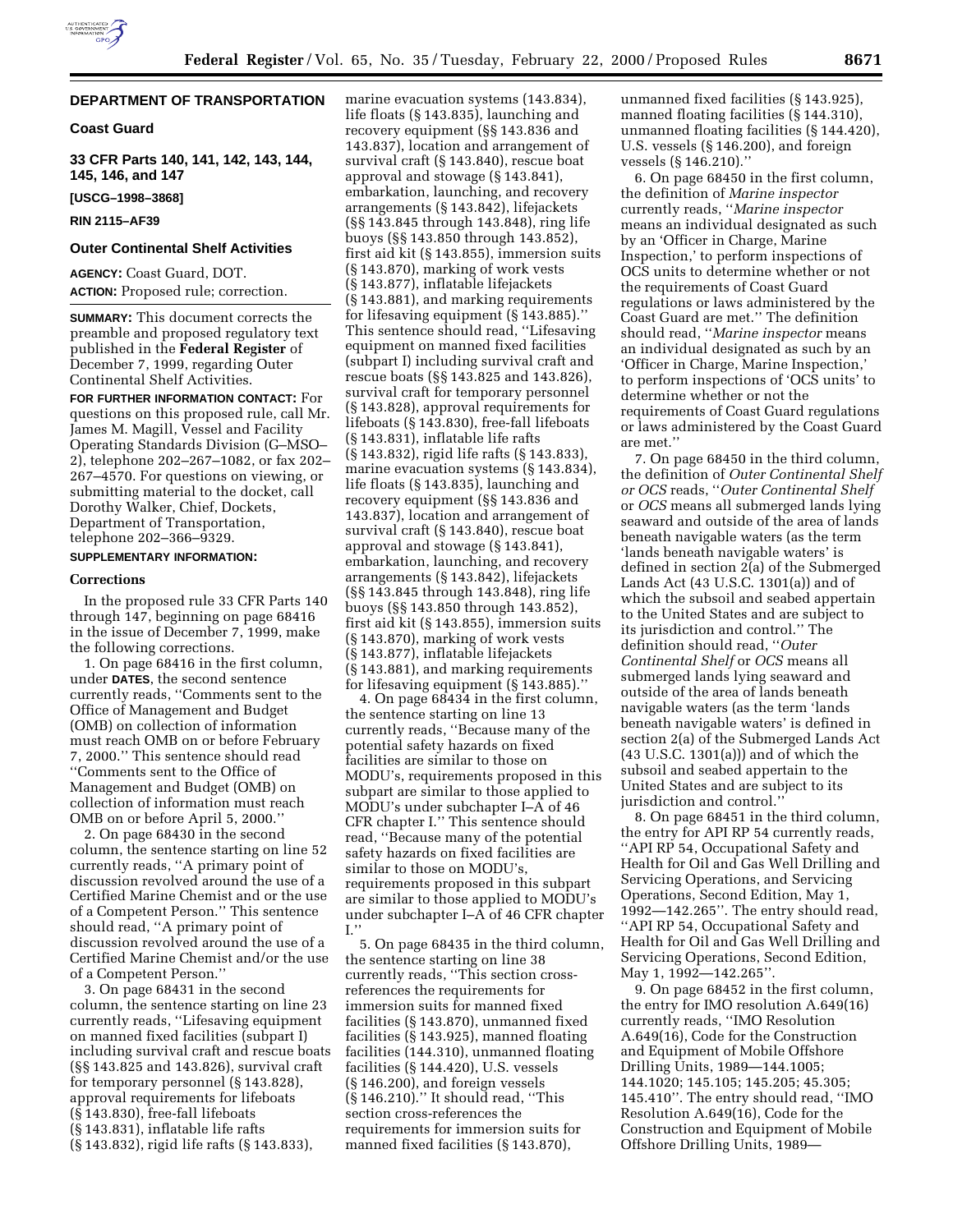144.1005; 144.1020; 145.105; 145.205; 145.305; 145.410''.

10. On page 68452 in the third column, the heading ''§ 140.50 What are the penalties for noncompliance?'' should be changed to ''§ 140.50 What are the penalties for noncompliance with these regulations?''

11. On page 68458 in the third column, the definition of *Hot work* currently reads, ''*Hot work* means work that produces heat or fire, such as riveting, welding, burning, or the use of powder-actuated fastening tools. Work that produces sparks, such as grinding, drilling, or abrasive blasting, is hot work if considered so by a Certified Marine Chemist.'' The definition should read, ''*Hot work* means work that produces heat or fire, such as riveting, welding, burning, or the use of power-actuated fastening tools. Work that produces sparks, such as grinding, drilling, or abrasive blasting, is hot work if considered so by a Certified Marine Chemist.''

12. On page 68459 in the second column, under section 142.110, paragraph (b)(2) currently reads, ''That the equipment is maintained and used or worn as required by this subpart.'' It should read, ''That the equipment is maintained and used or worn as required by this subpart; and''.

13. On page 68462 in the second column, section 142.280 currently reads, ''When a crane is being used with a personnel transfer net to transfer personnel over water, personnel must wear a Coast Guard approved personal floatation device. The crane operator must not lift or lower personnel directly over an OSC unit or attending vessel, except to clear or land personnel.'' It should read, ''When a crane is being used with a personnel transfer net to transfer personnel over water, personnel must wear a Coast Guard approved personal floatation device. The crane operator must not lift or lower personnel directly over an OCS unit or attending vessel, except to clear or land personnel.''

14. On page 68465 in the first column, under section 142.366, paragraph (a) currently reads, ''The owner, operator, and person in charge must ensure that, in addition to the training under § 142.360, each member of the rescue team is trained to use the personal protective, rescue, and medical equipment needed to perform their functions as part of the team.'' It should read, ''The owner, operator, or person in charge must ensure that, in addition to the training under § 142.360, each member of the rescue team is trained to use the personal protective, rescue, and

medical equipment needed to perform their functions as part of the team.''

15. On page 68467 in the second column, under 142.415, paragraph (b) currently reads, ''The training must be supplemental to address each hazardous material newly introduced on the facility.'' It should read, ''The training must be supplemental to address each hazardous material newly introduced on the facility.''

16. On page 68475 in the first column, under section 143.730, paragraph (d) currently reads, ''You must replace during the annual inspection each battery used in an item of lifesaving equipment and clearly marked with an expiration date if the expiration date has passed.'' It should read, ''You must replace during the annual inspection each battery used in an item of lifesaving equipment and clearly mark with an expiration date if the expiration date has passed.''

17. On page 68485 in the second column, under section 143.1105, paragraph (b) currently reads ''When on a facility under paragraph (a)(1) of this section—(1) Each accommodation module; (2) Each temporary accommodation module; or''. It should read, ''When on a facility under paragraph (a)(1) of this section—(1) Each accommodation module; (2) Each temporary accommodation module; or (3) Each accommodation module that is part of a drilling/workover rig package.''

18. On page 68485, in the second and third columns, under section 143.1115, paragraph (c) introductory text currently reads ''Accommodation spaces, accommodation modules, temporary accommodation modules, and accommodation modules that are part of a drilling/workover rig package for 16 or fewer persons must be treated as new lodging or rooming houses under chapter 20 of NFPA 101 and meet chapters 20 and 31 of NFPA 101, except as follows:''. It should read, ''Accommodation spaces, accommodation modules, temporary accommodation modules, and accommodation modules that are part of a drilling/workover rig package for 16 or fewer persons must be treated as new lodging or rooming houses under chapter 20 of NFPA 101 and meet chapters 20 and 32 of NFPA 101, except as follows:''.

19. On page 68486, in table 143.1115(f), the line that reads, ''Chapter 20 and 31 of NFPA 101, Life Safety Code per § 143.1115(c).'' should read, ''Chapter 20 and 32 of NFPA 101, Life Safety Code per § 143.1115(c).''

20. On page 68490 in column 1, under section 143.1335, the headings for

paragraphs (a), (b), and (c) should appear in italic type.

21 On page 68494 in the second column, the introductory text of section 144.800 currently reads, ''This part applies to each U.S. floating facility that—''. It should read, ''This subpart applies to each U.S. floating facility that—''.

22. On page 68494 in the third column, the heading ''*§ 144.810 When may a facility begin or continue operations after its plans are submitted?*'' should be changed to ''*§ 144.810 When may a floating facility begin or continue operations after its plans are submitted?*''

23. On page 68496 in the second column, the heading ''*§ 144.1005 What are the operating requirements for a foreign facility?*'' should be changed to ''*§ 144.1005 What are the operating requirements for a foreign floating facility?*''

24. On page 68496 in the second column, the heading ''*§ 144.1010 What are the requirements for an emergency evacuation plan for a foreign facility?*'' should be changed to ''*§ 144.1010 What are the requirements for an emergency evacuation plan for a foreign floating facility?*''

25. On page 68496 in the second column, the heading ''*§ 144.1015 What are the requirements for operating manuals for a foreign facility?*'' should be changed to ''*§ 144.1015 What are the requirements for operating manuals for a foreign floating facility?*''

26. On page 68496 in the second column, the heading ''*§ 144.1020 What are the design, equipment, and inspection requirements for a foreign facility?*'' should be changed to ''*§ 144.1020 What are the design, equipment, and inspection requirements for a foreign floating facility?*''

27. On page 68496 in the third column, the heading ''*§ 144.1025 What are the additional requirements for a foreign facility used for storage of oil in bulk?*'' should be changed to ''*§ 144.1025 What are the additional requirements for a foreign floating facility used for storage of oil in bulk?*''

28. On page 68497 in the first column, the heading ''*§ 144.1030 How do I get a letter of compliance for a foreign facility?*'' should be changed to ''*§ 144.1030 How do I get a letter of compliance for a foreign floating facility?*''

29. On page 68497 in the first column, the heading ''*§ 144.1035 When must a foreign facility be reinspected?*'' should be changed to ''*§ 144.1035 When must a foreign floating facility be reinspected?*''

30. On page 69497 in the third column, the text of section 145.100